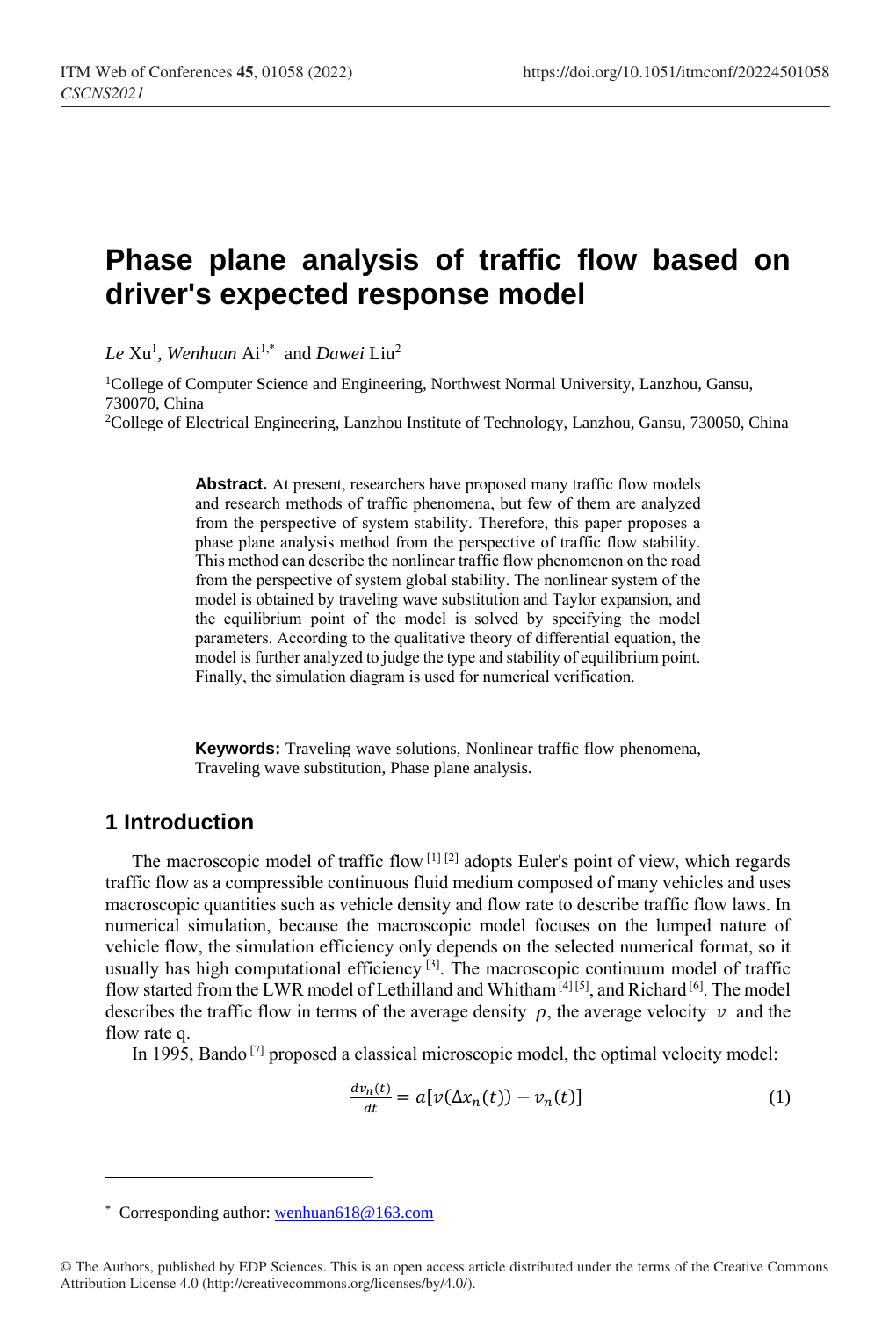The letter  $\alpha$  represents the sensitivity coefficient. Later, Heling and Tile  $[8]$  et al improved the Bando model for defects such as large acceleration and unreasonable deceleration. On this basis, Liu<sup>[9]</sup> and others added the expected effect to study the impact of the driver's expected effect on the whole macro traffic flow and established the macroscopic hydrodynamic model:

$$
\frac{\partial v}{\partial t} + \left[ \nu + aT \rho^2 V e^{\prime}(\rho) \Delta \right] \frac{\partial v}{\partial x} = a[V e(\rho) - v] - aT \rho^2 V e^{\prime}(\rho) \frac{\Delta^2}{2} v_{XX} \tag{2}
$$

Based on the theory of phase plane analysis, this paper further studies the type and stability of the equilibrium point of the model considering the driver's expected response. The phase plane analysis is based on the traveling wave solution of the high-order traffic flow model proposed in the Lagrangian coordinate system, which is used to analyze and determine the type and stability of the equilibrium solution.

The rest of this article is organized as follows. In the second section, we discussed the model and its derivation in detail. In the third section, we deduced the balance point type and stability of the model and discussed the classification and stability of the model balance point. In the fourth section, the numerical simulation of specified parameters is performed. The fifth section summarizes the full text.

#### **2 Model and its derivation**

We take the driver's expected response model established by Liu<sup>[9]</sup> to improve bando model as an example to analyze the complex traffic flow phenomenon. The model not only solves the problem of backward propagation in many high-order continuous models, but also can reproduce many complex traffic phenomena observed on the road. The model is composed of the following two equations, a local vehicle number conservation equation and an equation of motion:

$$
\frac{\partial \rho}{\partial t} + \frac{\partial (\rho v)}{\partial x} = 0 \tag{3}
$$

$$
\frac{\partial v}{\partial t} + \left[ \nu + aT \rho^2 V e'(\rho) \Delta \right] \frac{\partial v}{\partial x} = a[V e(\rho) - v] - aT \rho^2 V e'(\rho) \frac{\Delta^2}{2} v_{XX} \tag{4}
$$

In the equation:  $Ve[\rho(x,t)]$ ——The velocity function is optimized.

Suppose that there are traveling wave solutions  $\rho(z)$  and  $v(z)$  in the model, where  $z = x - ct$  is the traveling wave velocity  $c < 0$ . by using the above results and substituting them into equations (3) and (4), we can get the following results:

$$
-c\rho_z + q_z = 0 \tag{5}
$$

$$
-cv_z + (v + aT\rho^2 Ve'(\rho)\Delta)v_z = a(V_e - v) + (-aT\rho^2Ve'(\rho)\frac{\Delta^2}{2})v_{zz}
$$
(6)

From formula (5):

$$
v_z = \frac{c\rho_z}{\rho} - \frac{q\rho_z}{\rho^2} \tag{7}
$$

Substitute (7) into equation (6) above, we can get the flowing equation: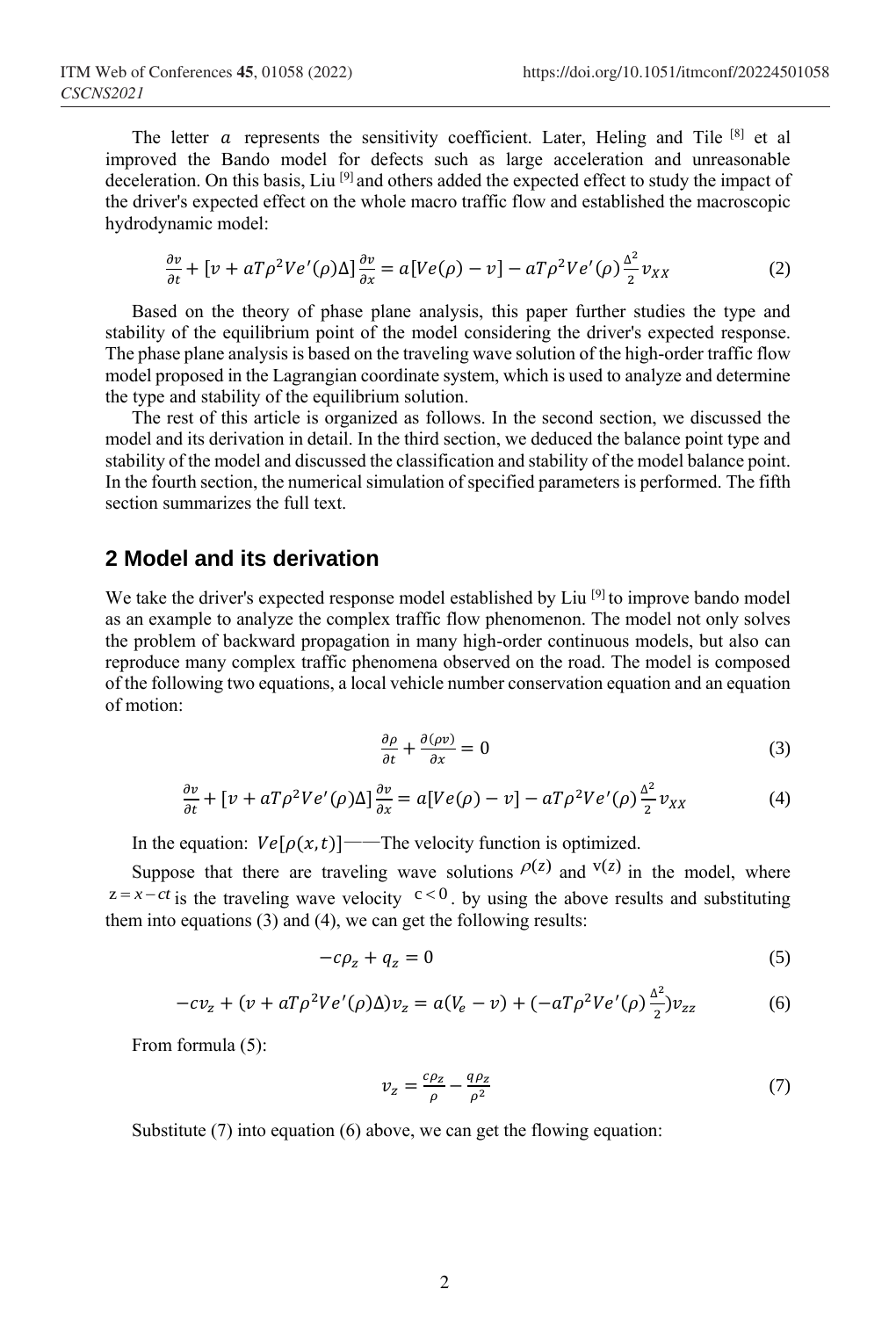$$
-\frac{\rho_{z}}{\rho^{3}}q^{2} + \left[\frac{\left(2c + (-aT\rho^{2}Ve'(\rho)\Delta)\right)}{\rho^{2}}\rho_{z} + \frac{a}{\rho} + \frac{-aT\rho^{2}Ve'(\rho)\frac{\Delta^{2}}{2}}{\rho^{2}}\rho_{zz}\right]q = \frac{(c^{2} + c(-aT\rho^{2}Ve'(\rho)\Delta))\rho_{z}}{\rho} + \frac{aVe(\rho) + \frac{c(-aT\rho^{2}Ve'(\rho)\frac{\Delta^{2}}{2})}{\rho}\rho_{zz}}{(\delta)}
$$
(8)

In the formula  $(5)$ , integrate with respect to z:

$$
-c\rho + q = const = q_* \tag{9}
$$

$$
q = q_* + c\rho \tag{10}
$$

Then substituting (10) into (8), we can get:

$$
\left[ \frac{\left( -a T \rho^2 V e^I(\rho) \frac{\Delta^2}{2} \right)}{\rho} (q_* + cp) - c \left( -a T \rho^2 V e^I(\rho) \frac{\Delta^2}{2} \right) \right] - \rho_{zz} - \left[ \frac{(q_* + cp)^2}{\rho^2} - \frac{(2c + (-a T \rho^2 V e^I(\rho) \Delta)) (q_* + cp)}{\rho} + \left( c^2 + c (-a T \rho^2 V e^I(\rho) \Delta) \right) \right] \rho_z + a(q_* + cp) - a \rho V_e(\rho) = 0
$$
\n(11)

Simplify the second order ordinary differential equation about  $\rho(z)$ :

$$
\rho_{zz} - G(\rho, q_*) \rho_z - F(\rho, c, q_*) = 0 \tag{12}
$$

Among them:

$$
G(\rho, q_*) = \frac{1}{\left(-aT\rho^2Ve'(\rho)\frac{\Delta^2}{2}\right)}\left(\frac{q_*}{\rho} - \left(-aT\rho^2Ve'(\rho)\Delta\right)\right)
$$
(13)

$$
F(\rho, c, q_*) = \frac{a\rho}{(-aT\rho^2Ve'(\rho)\frac{\Delta^2}{2})q_*} [q_* + c\rho - \rho V_e(\rho)]
$$
\n(14)

Let  $y = \frac{dp}{dz}$  $y = \frac{d\rho}{dt}$ , equation (12) can be transformed into a system of first-order ordinary differential equations (or called nonlinear dynamic system):

$$
\begin{cases}\n\frac{d\rho}{dz} = y \\
\frac{dy}{dz} = G(\rho, q_*)y + F(\rho, c, q_*)\n\end{cases}
$$
\n(15)

#### **3 The balance point type and stability of the model**

This section mainly discusses the equilibrium point of the model and its stability. If the right end of equation group (15) is zero,  $y = 0$  and  $F = 0$  can be obtained. Thus, the equilibrium point is determined  $(\rho_i, 0)$ . The linear system obtained by Taylor expansion of equation (15) at the equilibrium point is shown in equation (16).

$$
\begin{cases} \rho' = y \\ y' = G(\rho_i, q_*)y + F'(\rho_i, c, q_*) (\rho - \rho_i) \end{cases}
$$
 (16)

Therefore, the Jacobian matrix of the system at the equilibrium point can be obtained as: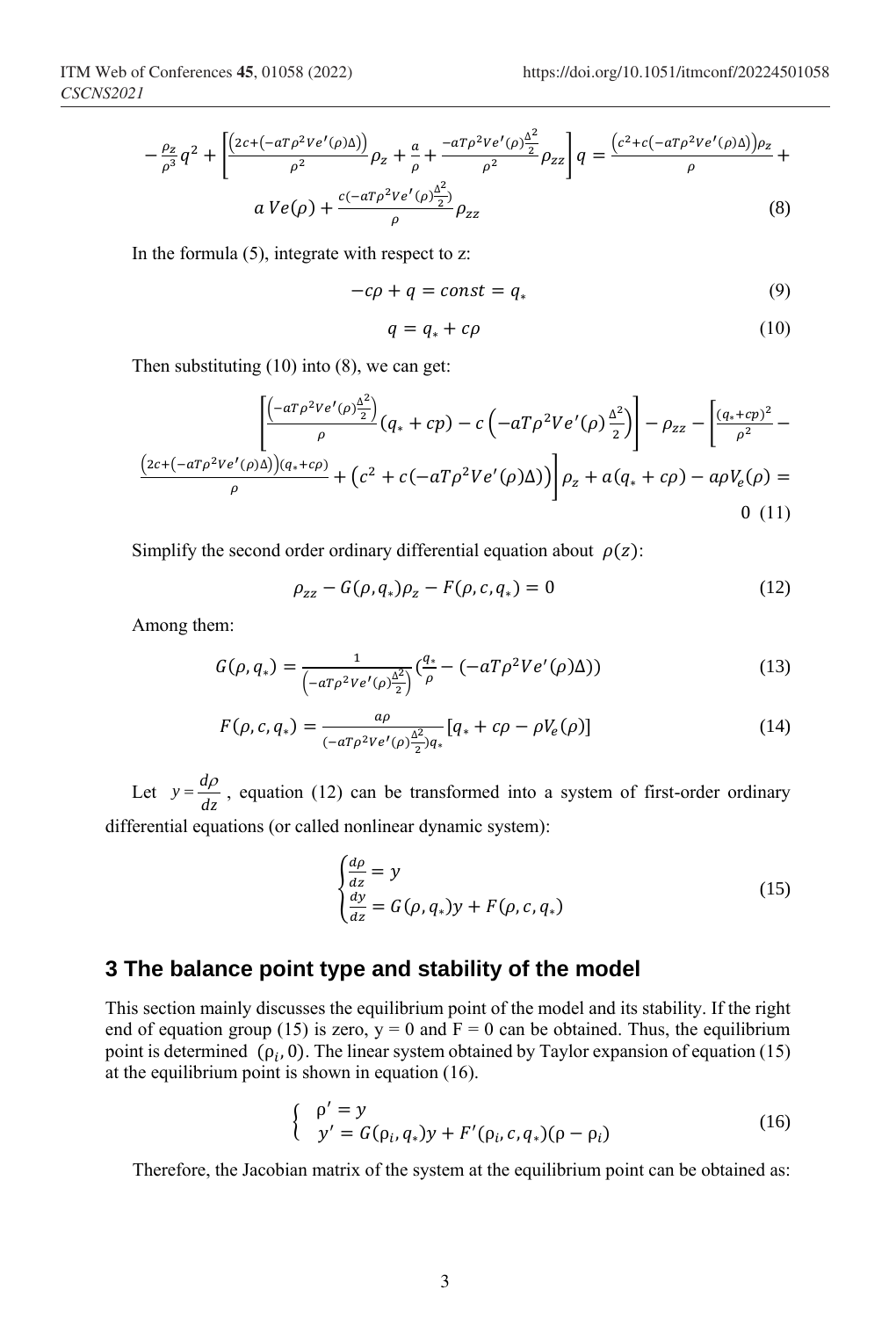$$
L = \begin{bmatrix} 0 & 1 \\ F_i' & G_i \end{bmatrix} \tag{17}
$$

Accordingly, the Jacobian characteristic equation is:

$$
\lambda^2 - G_i \lambda - F'_i = 0 \tag{18}
$$

Where  $G_i = G(\rho_i, q_*)$  and  $F'_i = F'(\rho_i, c, q_*)$ . From (13) and (14) forms, we can get:

$$
F'_{i} = \frac{\rho_{i}}{(-a T \rho^{2} V e'(\rho) \frac{\Delta^{2}}{2}) q_{*}} [c - \rho_{i} V'_{e}(\rho_{i}) - V_{e}(\rho_{i})]
$$
(19)

$$
G_{i} = \frac{a}{(-aT\rho^{2}Ve'(\rho)\frac{\Delta^{2}}{2})} \left[ \frac{q_{*}}{\rho_{i}} - (-aT\rho^{2}Ve'(\rho)\Delta) \right]
$$
(20)

According to the qualitative theory of differential equations, the balance point type of linear system (16) can be determined as follows: (a) When  $F'_i > 0$ , the balance point is a saddle point; (b) When  $G_i^2 + 4F_i' > 0$  and  $F_i' < 0$ , the balance point It is a node; (c) When  $G_i^2 + 4F'_i < 0$  and  $G_i \neq 0$ , the balance point is the focus; (d) When  $F'_i < 0$  and  $F'_i < 0$ , the balance point is the center. When  $z \rightarrow \pm \infty$ , the stability of the linear system at the saddle point is unstable; when  $G_i < O(G_i > 0)$ , the stability at the node and focal point, for  $z \rightarrow$  $+\infty(z \to -\infty)$  is stable.

From the Hartman-Gorban linearization theorem, we know that the nonlinear system (15) and the linear system (16) have the same equilibrium point. Given any set of traveling wave velocity <sup>c</sup> and traveling wave parameter q, the equilibrium points  $\rho_i$  ( $i = 1,2$ ) of the linear system  $(16)$  can be solved. Select the balance velocity function proposed in  $[10]$ .

$$
V_e(\rho) = V_f \left\{ \left[ 1 + \exp\left( \frac{\rho / \rho_m - 0.25}{0.06} \right) \right]^{-1} - 3.72 \times 10^{-6} \right\} \tag{21}
$$

In the model, the parameter values are as follows:  $V_f = 30m/s$ ,  $\rho_m = 0.2 \text{veh/m}$ , a=0.1s<sup>-1</sup>,  $\Delta$ = 100m,  $T = 0.5s$ . When  $\rho = 0$ , this is a trivial balance point and has no practical meaning, so this article only needs to discuss other balance points. From the above discussion and (19)-(20), the type and stability of the equilibrium point can be judged, as shown in Table 1.

**Table 1.** Types of equilibrium points and their stability when model parameters are given,  $\Delta_i = G_i^2$  +  $4F'_i, i = 1,2.$ 

|                          | $\rho_1$                                                            | $\rho_2$                                |
|--------------------------|---------------------------------------------------------------------|-----------------------------------------|
|                          | 0.0938                                                              | 0.1447                                  |
| $(c,q_*) = (-1.371,0.2)$ | $\Delta_i$ < 0, $G_i$ < 0, spiral point                             | $F_i > 0$ , saddle point                |
|                          | Stable for $z \rightarrow +\infty$                                  | Unstable for $z \rightarrow \pm \infty$ |
|                          | Unstable for $z \rightarrow -\infty$                                |                                         |
|                          | 0.0223                                                              | 0.0594                                  |
| $(c,q_*) = (-1.38,0.64)$ | $F_i > 0$ , saddle point<br>Unstable for $z \rightarrow \pm \infty$ | $\Delta_i$ < 0, $G_i$ < 0, spiral point |
|                          |                                                                     | Stable for $z \rightarrow +\infty$      |
|                          |                                                                     | Unstable for $z \rightarrow -\infty$    |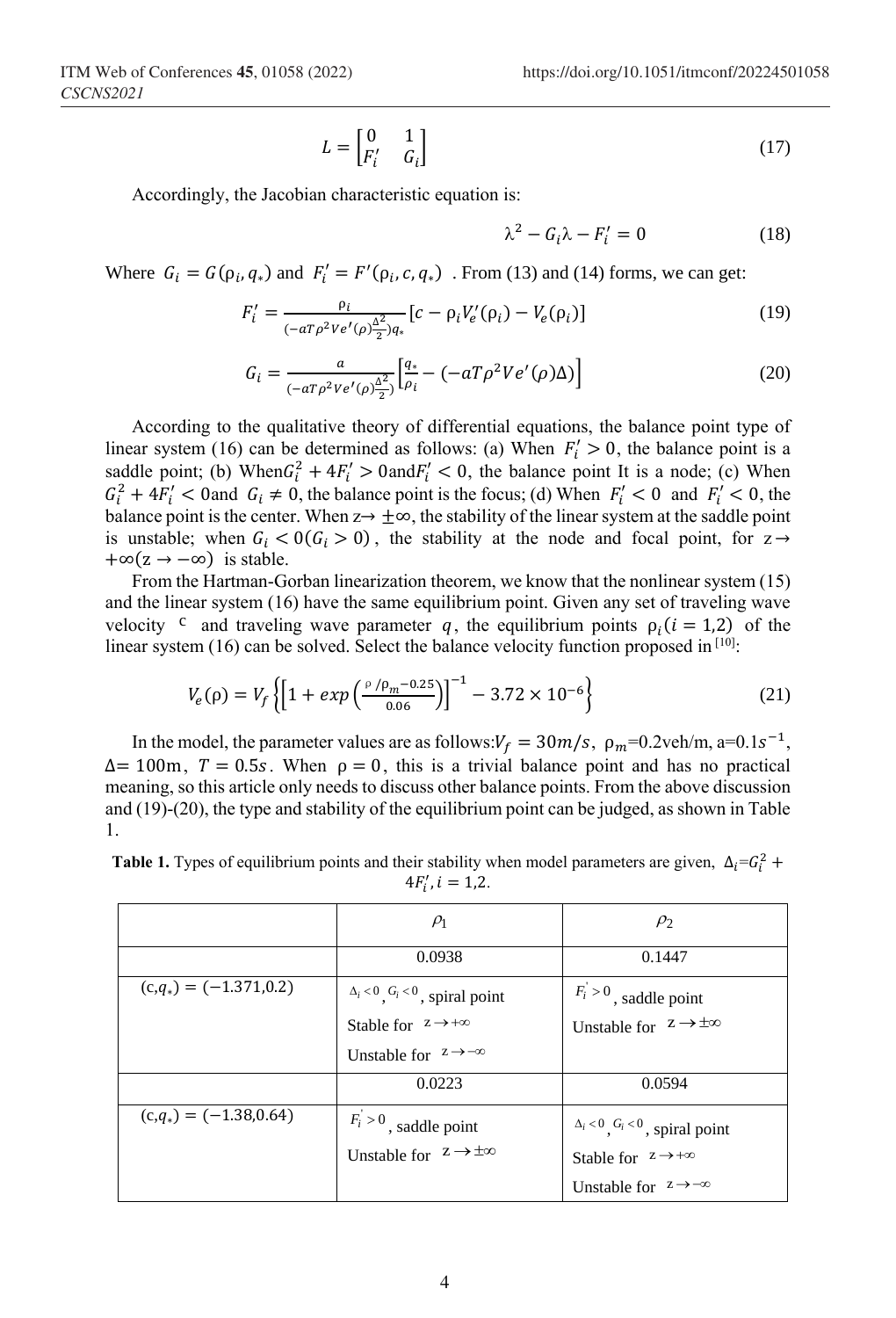## **4 Numerical simulation**

The two sets of parameters in Table 1 are selected to simulate the stability of the nonlinear system (15) at the equilibrium point. The phase plane near the equilibrium point is shown in Figure 1. (a)and Figure 1. (b) The balance point is  $(\rho_i, 0)$ , and  $i = 1, 2$ ,  $\rho_1 < \rho_2$ .



Fig. 1. Phase plane  $\rho$ -y trajectory diagram, (a) where traveling wave velocity  $c = -1.371$ , traveling wave parameter  $q_* = 0.2$ .(b) where traveling wave velocity  $c = -1.38$ , traveling wave parameter  $q_* = 0.64$ 

Figure 1. (a) corresponds to the first case in Table 1. When  $z \rightarrow \pm \infty$ , the system is at the equilibrium point  $(\rho_2, 0)$  is unstable, and the nearby tracks are far away from this point. When  $z \rightarrow +\infty$ , several trajectories tend to focus ( $\rho_1$ , 0); When  $z \rightarrow -\infty$ , these trajectories are far away from the focus and eventually tend to infinity. It shows that when  $z \rightarrow \pm \infty$ , the system is stable at  $(\rho_1, 0)$ ; when  $z \rightarrow -\infty$ , the system is unstable at  $(\rho_1, 0)$ , the trajectory can be regarded as the system focus-saddle point solution. Figure 1. (b) corresponds to the first situation in Table 1. The system is unstable at the equilibrium point  $(\rho_1, 0)$ . When  $z \rightarrow$ +∞, the spiral line tends to focus ( $\rho_2$ , 0), the system is stable at this point; When  $z \rightarrow -\infty$ , away from the focus  $(\rho_2, 0)$ , the system is unstable at this point. The numerical results of phase planes in Figure 1(a) and Figure 1(b) are consistent with the theoretical analysis.

# **5 Conclusion**

In this paper, traveling wave substitution is used to study the type and stability of equilibrium solutions of the improved Bando macro model. This paper selects two groups of parameters to describe the global distribution structure of the trajectory near the equilibrium point on the phase plane. Then, the stability of these equilibrium points is analyzed and described in detail. Finally, the results of the analysis are verified in the numerical simulation part, and the results are consistent with the theoretical derivation analysis.

The authors would like to thank the anonymous referees and the editor for their valuable opinions. This work is partially supported by the National Natural Science Foundation of China under the Grant No. 61863032 and the Natural Science Foundation of Gansu Province of China under the Grant No. 20JR5RA533 and the China Postdoctoral Science Foundation Funded Project (Project No.: 2018M633653XB) and the "Qizhi" Personnel Training Support Project of Lanzhou Institute of Technology (2018QZ-11) and Gansu Province Educational Research Project (Grant No. 2021A-166)